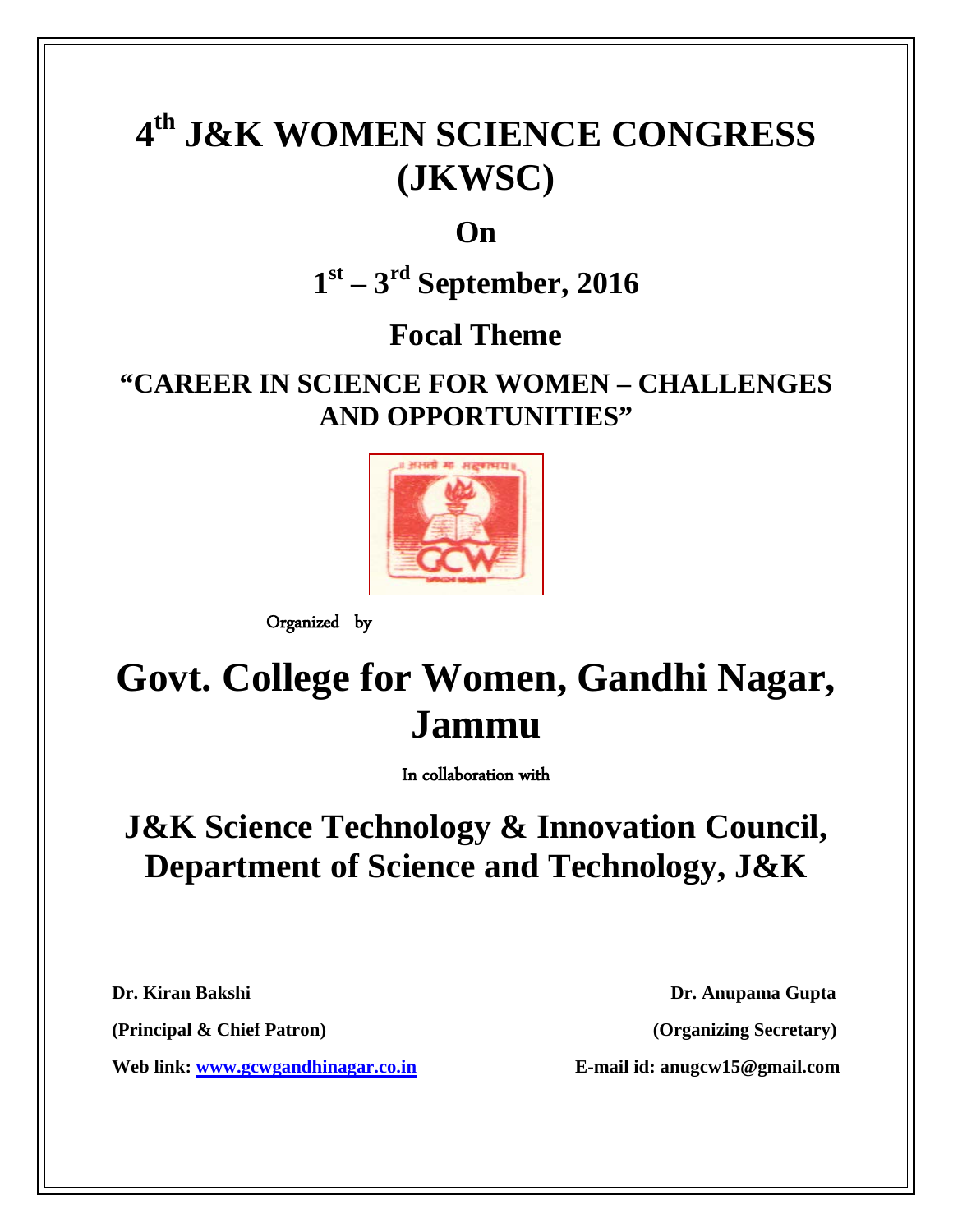#### **Dear all,**

**Govt. College for Women Gandhi Nagar, Jammu** in collaboration with J&K Science Technology & Innovation Council, Department of Science and Technology, J&K welcomes you to attend **4th J&K Women Science Congress (JKWSC)** during September 1-3, 2016 to be held in the College. We cordially invite all the participants who are interested in sharing their knowledge and research with an objective to bring to a common platform. The scientists, doctors, academicians, engineers, technologists and science lovers, specially women from different parts of India for their knowledge & innovations are all invited to participate.

#### **ABOUT THE HOST INSTITUTION**

**Govt. College for Women Gandhi Nagar, Jammu**, is one of the leading NAAC Re-accredited **A Grade, STAR College** institutions of J&K, established in the year 1969. It has developed world-class infrastructural facilities, which includes Auditorium, Smart Class Rooms and wellequipped laboratories. The College is a Premier educational institution which empowers women scholar to face the challenges of life in every possible way. In present times education means much more than merely acquiring academic knowledge, so college aims to promote women and enable them to rise above all constraints by nurturing critical & logical thinking, developing scientific temperament and leadership qualities.

**ABOUT THE CONGRESS:** The 4<sup>th</sup> J&K Women Science Congress (JKWSC) will be organized during the month of September  $1 - 3$ , 2016 with the objective to bring women to the forefront of Science, Technology, Engineering and Mathematics (STEM) in the spectrum of traditional as well as modern sciences. JKWSC is intended to showcase the contribution of women in Science & Technology. This event is designed to spread the understanding of the need to empower women who constitute nearly 50% of the population and involve them effectively in national building activities, tapping their potential as innovators. It has been found that Indian Women have been recognized in scientific arena for their significant contribution and the level of recognition is increasing. But, still in science and technology domain there are far less women and the visibility needs to improve significantly. JKWSC will serve to expose students to the scientific concepts at the cutting edge, women's capabilities, their career choices, and motivate students to take up a career in science.

The main theme of JKWSC is **"Career in Science for Women – Challenges and Opportunities".** The abstracts are invited from the following subthemes:

- **1. Women in Science , Technology, Engineering & Mathematics (STEM): Quest for Excellence**
- **2. Women Entrepreneur: Challenges, Opportunities & Excellence**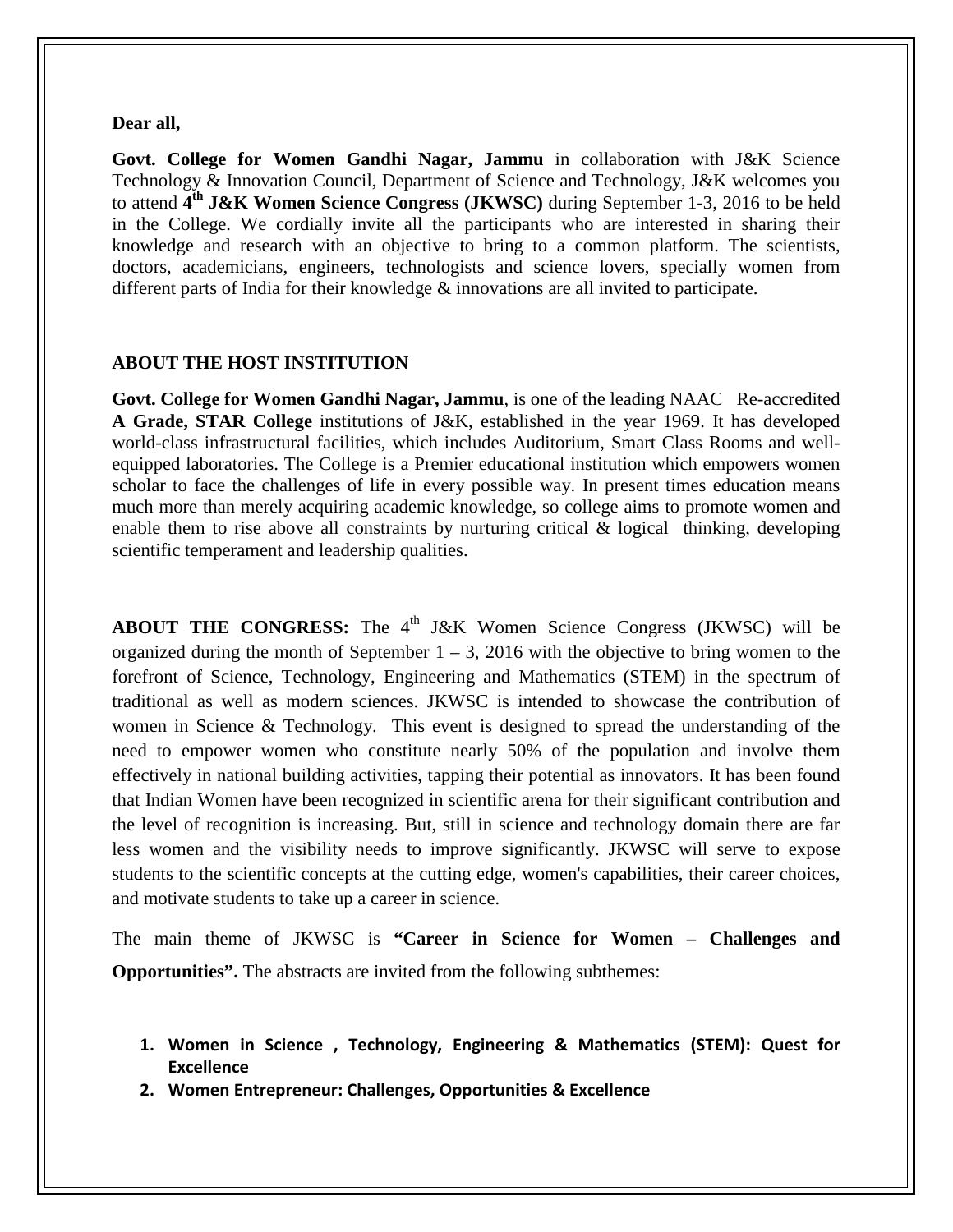#### **3. Working Women: Health, Stress, Family, Job Satisfaction & Financial Security**

The JKWSC will cover P**lenary talks**, **Invited talks, Sectional presentations (oral/poster)**, on various themes. Technical presentations cover the different subject areas and research papers are invited for presentation in these Subject areas:

- 1. Agriculture, Homs Science & Food Science
- 2. Biotechnology
- 3. Chemical sciences
- 4. Earth & Planetary Sciences
- 5. Engineering
- 6. Information & Communication Technology
- 7. Environmental Science, Forestry & Wildlife
- 8. Fisheries & Veterinary Sciences
- 9. Health Sciences
- 10. Life Sciences
- 11. Mathematical and Statistical Sciences
- 12. Physical Sciences

Participants for the  $4<sup>th</sup>$  J&K Women Science Congress include Scientists, Researchers, Technologists, Educationists, Environmentalists, Doctors, Engineers, Entrepreneurs and Students.

**Student's Corner: Children Science Exhibition** is the main attraction for students which will encourage students to communicate & share innovative concepts. **Student's Interaction Session** is a specially designed session for the interaction of students of different schools & colleges with eminent scientists and academicians scheduled during the Science Congress. This would provide them a window to the opportunities, scope and path in pursuing their research interests. To encourage students' participation and to give exposure to their ideas, **Symposium** will be held on the topic: "**Cutting Edge Innovations by Women Scientists in STEM".**

#### **Aims and Objectives of JKWSC**

The JKWSC is an attempt to facilitate women's scientific endeavor. J&K Science Technology & Innovation Council, Department of Science and Technology, J&K plays a crucial role in promoting, recognizing and rewarding excellence in Science, Technology & Mathematics. The main objectives of JKWSC are:

 $\triangleright$  To motivate women scientists and enhance their participation in science and create a sustained platform to demonstrate women's contribution in science in India.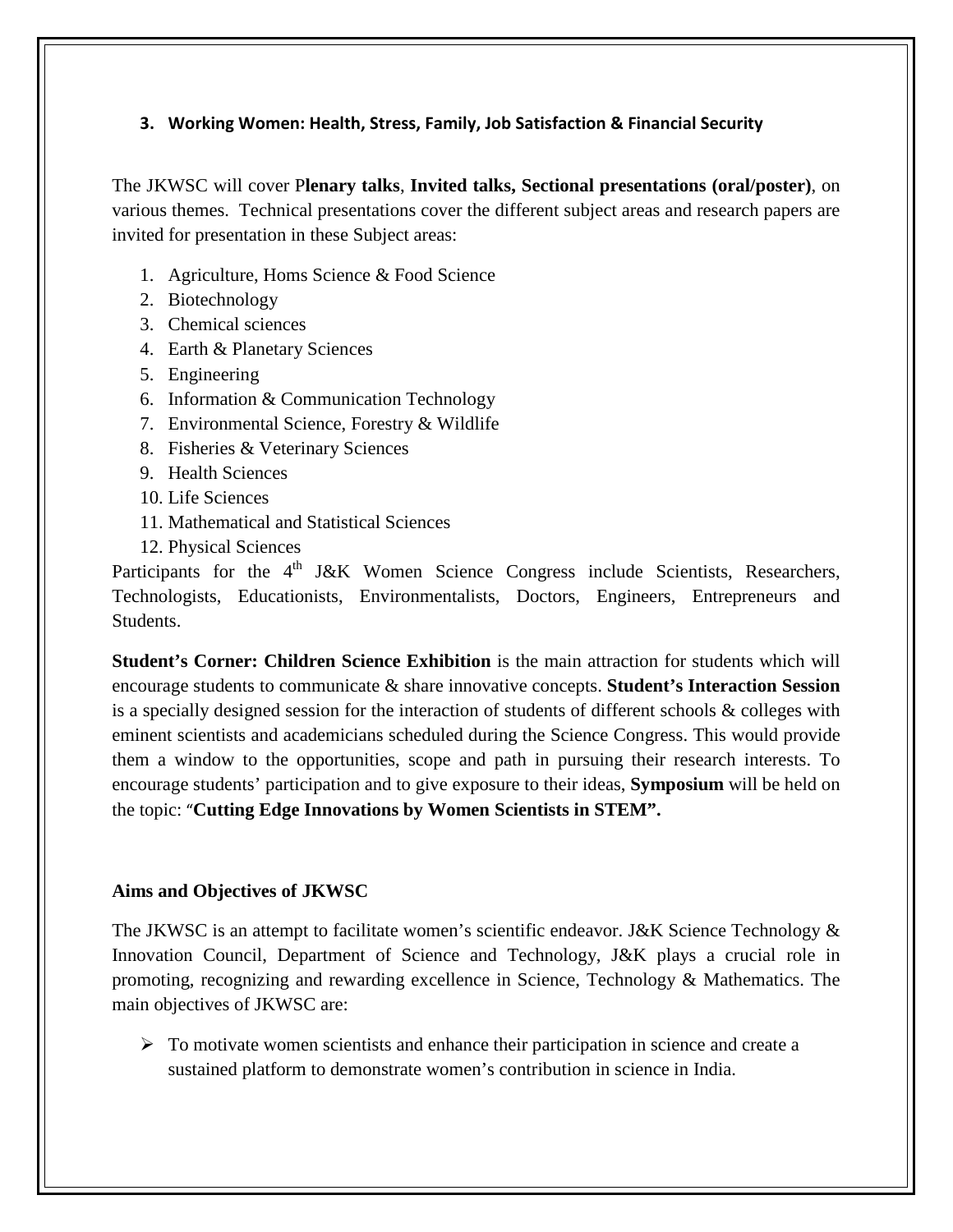- $\triangleright$  To aware women participants about their fundamental rights and transform them to preferred workers
- $\triangleright$  To focus on real ground level problems hindering the progress of Indian women in participating in science and national development process.
- $\triangleright$  To empower the women folk through Science & Technology mentoring.
- $\triangleright$  To provide an ideal forum & opportunity to Women Scientists & researchers of the state to showcase their contribution and join with experts & academic leaders.
- $\triangleright$  To empower females to assume leadership positions, enhance professionalism while enabling them to face challenges of life effectively.

#### **FORMAT FOR ABSTRACT**

**Title: Times New Roman, Bold, 14 Font size, all Caps and Centre. Authors: 11 Font size, italics (center) Address: 10 Font size (center) Text: Times New Roman, Single line space, Font size 12 Abstract Length: 1 page or 300 words File type: MS Word Send your abstract/paper at anugcw15@gmail.com**

#### **IMPORTANT DATES**

**Last Date of Registration: 1st Aug., 2016 Last Date of Abstract Submission: 7th Aug., 2016 Intimation of Acceptance:**  $10^{th}$  **Aug., 2016 Submission of Full paper: 1st Sept., 2016**

#### **REGISTRATION FEE (Without Accommodation Charges)**

| <b>Delegates (Teachers/Scientists)</b> | <b>Rs.</b> 1000/- |
|----------------------------------------|-------------------|
| <b>For Research Scholars</b>           | $Rs. 500/-$       |
| <b>Univ. /College Students</b>         | <b>Rs.</b> 150/-  |

#### **MODE OF REGISTRATION: Online/offline**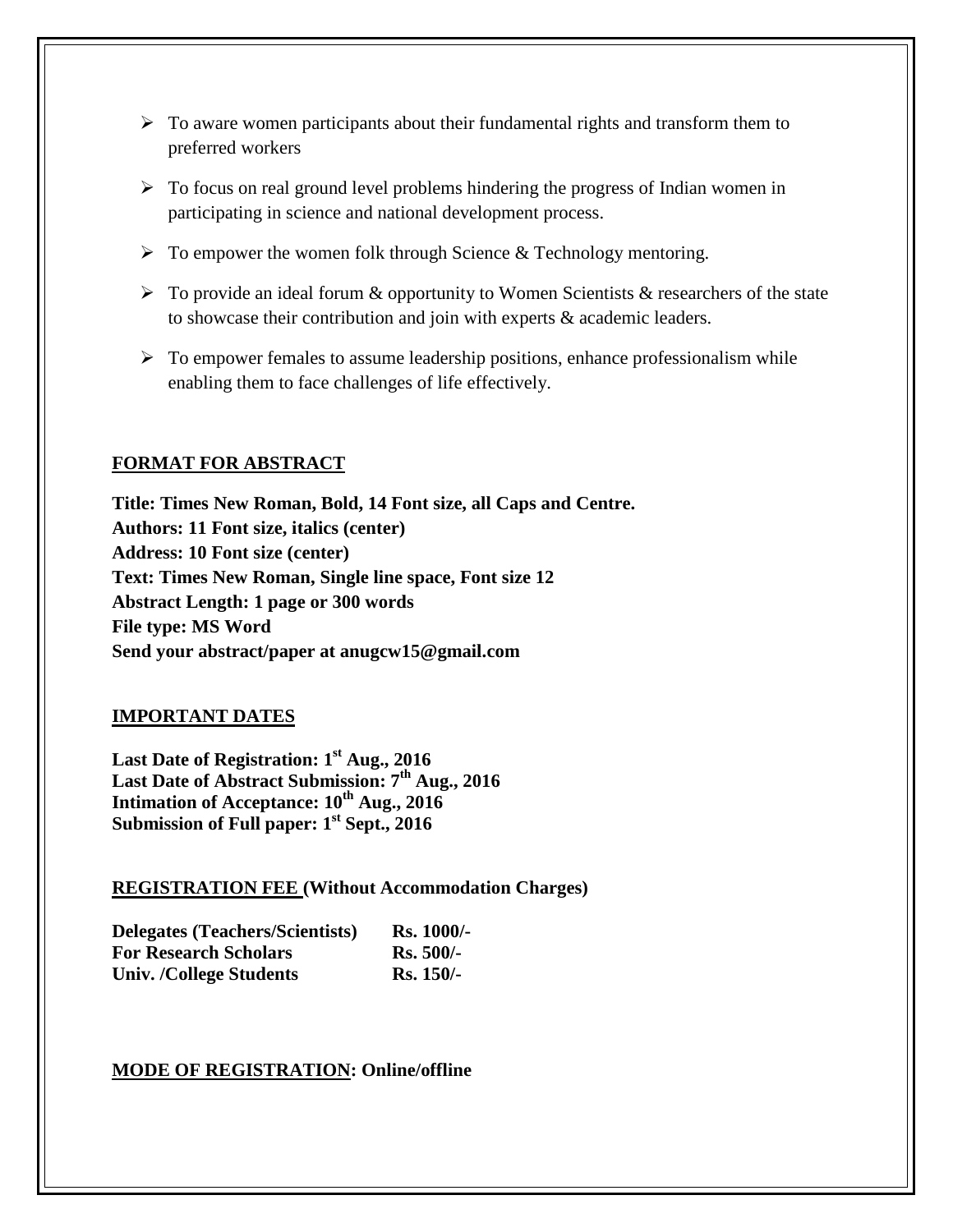Registration forms are available at our College Website i.e. [www.gcwgandhinagar.com.](http://www.gcwgandhinagar.com/) Interested persons are required to send their duly filled registration form in prescribed format at the given E-Mail Id i.e. [anugcw15@gmail.com](mailto:anugcw15@gmail.com) along with receipt of registration fee.

#### **MODE OF PAYMENT:**

- **1. Cash**
- **2. E-Payment**

#### **Bank Detail:**

| <b>Name of the Bank</b> | <b>J&amp;K Bank</b>                    |
|-------------------------|----------------------------------------|
| <b>Branch</b>           | Gole Market, Gandhi Nagar Jammu-180006 |
| <b>Account No.</b>      | 0077040100026316                       |
| <b>IFSC</b> code        | <b>JAKA0GANDHI</b>                     |
| <b>MICR</b> code        | 180051008                              |

#### **(Confirmation of registration will be sent only after receipt of the registration fee)**

**Accommodation**: The organizers can help in arranging accommodation for the participants if requested in time. Charges will be borne by the participants themselves. Online booking is also available in Vaishnavi Dham, Saraswati Dham, Kalika Dham at [www.maavaishnodevi.org](http://www.maavaishnodevi.org/) . While your stay at these Dhams, you not only enjoy the scenic beauty of J&K but also relish the local cuisine.